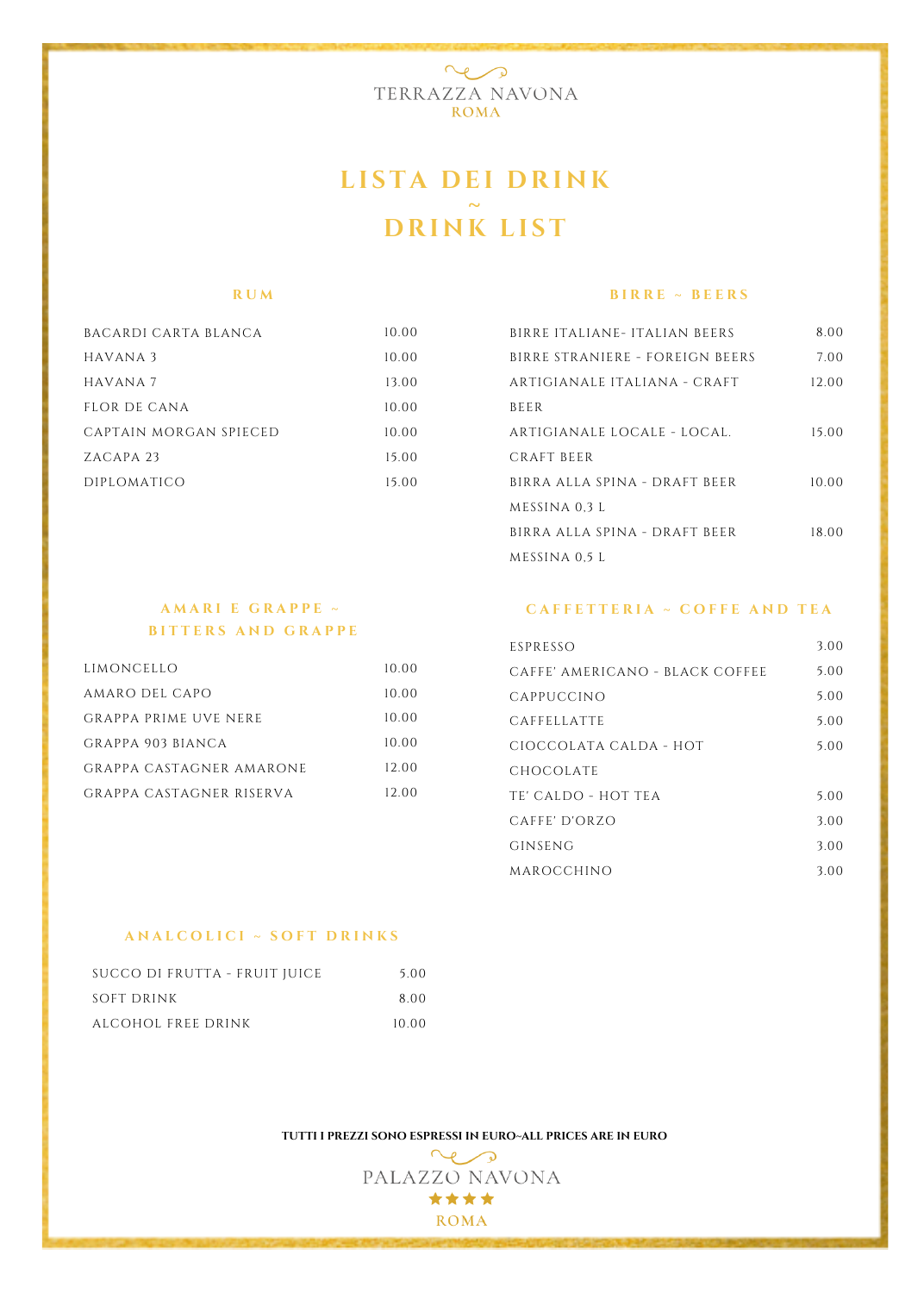

## **LI ST A D EI D RI N K ~ D RI N K LI ST**

#### **C O C K T A I L S**

**W H I S K E Y**

| APEROL SPRITZ       | 20.00 | JACK DANIEL'S          | 10.00 |
|---------------------|-------|------------------------|-------|
| CAMPARI SPRITZ      | 20.00 | <b>RED LABEL</b>       | 10.00 |
| HUGO SPRITZ         | 20.00 | <b>BLACK LABEL</b>     | 12.00 |
| AMERICANO           | 20.00 | J&B                    | 10.00 |
| MILANO-TORINO       | 20.00 | GLENGRANT              | 10.00 |
| NEGRONI             | 20.00 | <b>GLENFIDDICH</b>     | 10.00 |
| MANHATTAN           | 20.00 | CHIVAS REGAL 12        | 13.00 |
| MARTINI COCKTAIL    | 20.00 | MC CALLAN              | 13.00 |
| CHAMPAGNE COCKTAIL  | 20.00 | <b>JIM BEAM</b>        | 13.00 |
| MARY PICKFORD       | 20.00 | <b>BULLEIT RYE</b>     | 13.00 |
| <b>CLOVER CLUB</b>  | 20.00 | <b>BULLEIT BOURBON</b> | 13.00 |
| MOJITO              | 20.00 | MAKER'S MARK           | 13.00 |
| CAIPIRINHA          | 20.00 | <b>BALLANTINE'S</b>    | 10.00 |
| CAIPIROSKA          | 20.00 | JAMESON                | 8.00  |
| COSMOPOLITAN        | 20.00 | LAGAVOULIN             | 15.00 |
| <b>CUBALIBRE</b>    | 20.00 | OBAN                   | 15.00 |
| WHISLY SOUR         | 20.00 | TALISKER               | 15.00 |
| OLD FASHIONED       | 20.00 | CANADIAN CLUB          | 10.00 |
| SAZERAC             | 20.00 | <b>KNOOB CREEK</b>     | 13.00 |
| BOULEVARDIER        | 20.00 | NIKKA                  | 15.00 |
| DAIQUIRI            | 20.00 | TULLAMORE DEW          | 10.00 |
| <b>GIN FIZZ</b>     | 20.00 | GIN                    |       |
| <b>AVIATION</b>     | 20.00 |                        |       |
| PREMIUM GIN TONIC   | 20.00 | <b>GORDON'S</b>        | 10.00 |
|                     |       | <b>BOMBAY SAPPHIRE</b> | 10.00 |
| <b>VODKA</b>        |       | TANQUERAY 10           | 10.00 |
|                     |       | HENDRICK'S             | 13.00 |
| ABSOLUTE            | 10.00 | THE BOTANIST 22        | 13.00 |
| GREYGOOSE           | 15.00 | MONEKY 47              | 15.00 |
| <b>BELVEDERE</b>    | 15.00 | <b>GIN MARE</b>        | 13.00 |
| <b>BELUGA NOBLE</b> | 13.00 | SEVEN HILL'S           | 13.00 |
|                     |       | ONDINA                 | 13.00 |
|                     |       | VILLA ASCENTI          | 13.00 |

#### **TUTTI I PREZZI SONO ESPRESSI IN EURO~ALL PRICES ARE IN EURO**

 $\sim$ PALAZZO NAVONA \*\*\*\* **ROMA**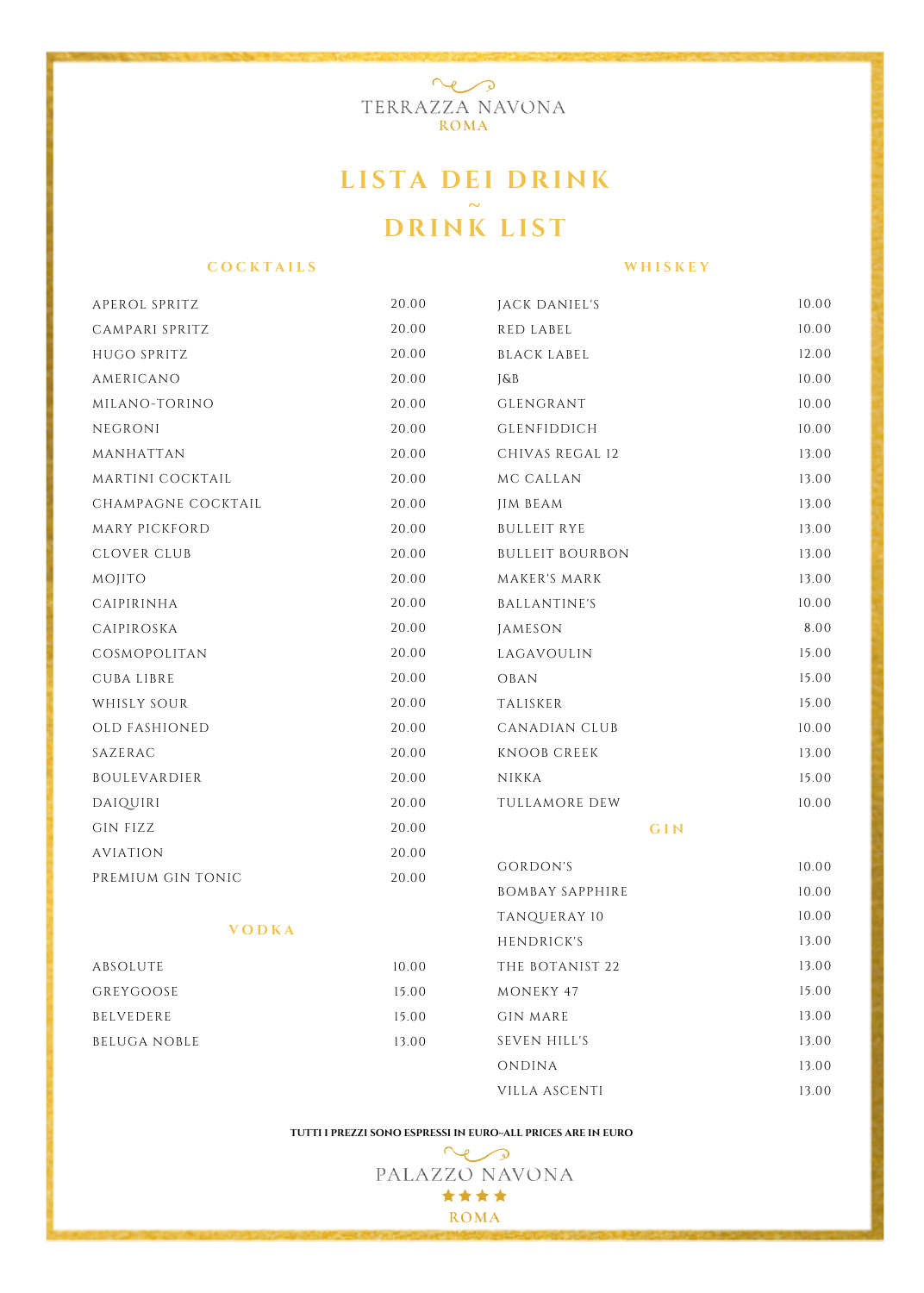# **CART A D EI V I N I <sup>~</sup> WI <sup>N</sup> <sup>E</sup> LI ST**

 $\sim$ TERRAZZA NAVONA **ROMA** 

#### **V I N I B I A N C H I ~ W H I T E W I N E S**

#### **V I N I R O S S I ~ R E D W I N E S**

45.00 35.00 35.00 35.00 35.00 65.00 90.00 40.00 65.00 140.00 40.00 65.00 70.00 100.00 40.00 60.00 55.00 80.00 40.00

| R. DEI TASSI SAUVIGNON        | 45,00 | LILLIANO CHIANTI CLASSICO       |
|-------------------------------|-------|---------------------------------|
| R. DEI TASSI RIBOLLA GIALLA   | 50.00 | CALU' CESANESE DEL PIGLIO       |
| R.DEI TASSI MALVASIA          | 45.00 | GAFFINO SYRAH OPIMIAM           |
| CA RUGATE M. ALTO SOAVE       | 50.00 | CA' RUGATE VALPOLICELLA         |
| CA' RUGATE STUDIO             | 65.00 | VALDIPIATTA R. DI MONTEPULCIANO |
| UMANI RONCHI VERDICCHIO       | 30.00 | PRIMA MANO PRIMITIVO            |
| UMANI RONCHI PECORINO         | 40.00 | CA' RUGATE AMARONE VALPOLICELLA |
| PIETRA PINTA VIOGNER LAZIO    | 30.00 | SILVIO GRASSO LANGHE NEBBIOLO   |
| PHILEIN FRASCATI SUPERIORE    | 30.00 | SILVIO GRASSO BAROLO            |
| AUDARYA VERMENTINO            | 45.00 | SILVIO GRASSO BAROLO RISERVA    |
| PIERO MANCINI VERMENTINO      | 35.00 | CA' DEL BAIO DEOLCETO D'ALBA    |
| ROENO LE FRATTE CHARDONNAY    | 40.00 | AUTINBEJ BARBARESCO             |
| DORIGATI PINOT GRIGIO         | 40.00 | FLOWERS PINOT NERO RISERVA      |
| TREBBIANO D'ABBRUZZO SOLAREA  | 45.00 | CORTONA CUCULAIA SYRAH          |
| LA CHIUSA ELBA ANSONICA       | 40.00 | CERRETO P. MORELLINO SCANSANO   |
| CAPALBIO SASSI CHIARI         | 30.00 | VALDIPIATTA N. DI MONTEPULCIANO |
| ALTAROCCA ORVIETO CLASSICO    | 40.00 | VERBENA R. DI MONTALCINO        |
| SANTA PAOLINA GRECO DI TUFO   | 45.00 | VERBENA BRUNELLO DI MONTALCINO  |
| MARI DI RIPIDDU ETNA BIANCO   | 55.00 | MORETTI OMERO MONTEFALCO        |
| MONCHIERO ROERO ARNEIS        | 40.00 | MORETTI OMERO SAGRANTINO        |
| MONCHIERO GAVI DI GAVI        | 40.00 | UMANI RONCHI ROSSO CONERO       |
| ROENO RIESLING                | 70.00 | PIETRA PINTA PETIT VERDOT       |
| VON BLUMEN PINOT BIANCO       | 45.00 | TATONE MONTEPULCIANO D'ABBRUZZ  |
| BASSERERHOF GEWURZTRAMINER    | 65.00 | VALLONE VERETO NEGRAMARO RIS.   |
| PA'RO BIANCO TOSCANA (ORANGE) | 40.00 | RIPIDDU ETNA ROSSO              |
| VERDECA FLAMINIO VALLONE      | 30.00 | OPERA OMNIA LA MADONINA B.      |
|                               |       |                                 |

#### **V I N I R O S A T I ~ R O S E ' W I N E S**

| A. MANO PRIMITIVO           | 30.00 |
|-----------------------------|-------|
| AUDARYA CANNONAU ROSATO     | 35.00 |
| DORIGATI LAGREIN KRETZER    | 40.00 |
| PIANIROSSI SABINE TOSCANA   | 30.00 |
| SUSUMANIELLO ROSATO VALLONE | 30.00 |
|                             |       |

#### **C H A M P A G N E**

| RUINART ROSE'               | 180.00 |
|-----------------------------|--------|
| DRAPPIER BRUT               | 90.00  |
| DRAPPIER BRUT ROSE'         | 90.00  |
| DRAPPIER BRUT NATURE        | 90.00  |
| MOET&CHANDON RES. IMPARIALE | 130.00 |

UZZO ATAROCCA LIBRATO R. ORVIETANO ROCCA D.PRINCIPE AGLIANICO IRPINIA ROSSO F. SUSUMANIELLO VALLONE GRATICCIAIA SUSUMANIELLO VALLONE 65.00 35.00 30.00 50.00 30.00 50.00 140.00 40.00 50.00 30.00 80.00

#### **S P U M A N T I E P R O S E C C H I - S P A R K L I N G W I N E S**

| SPUMANTE ROSE' GRANI DI NERO       | 40.00 |
|------------------------------------|-------|
| <b>BOSIO FRANCIACORTA SATEN</b>    | 70.00 |
| BOSIO FRANCIACORTA BRUT            | 60.00 |
| BELLAVISTA ALMA CIVEE BRUT         | 80.00 |
| PROSECCO FOLLADOR MILLESIMATO BRUT | 40.00 |

**TUTTI I PREZZI SONO ESPRESSI IN EURO ~ALL PRICES ARE IN EURO**

PALAZZO NAVONA \*\*\*\* **ROMA**